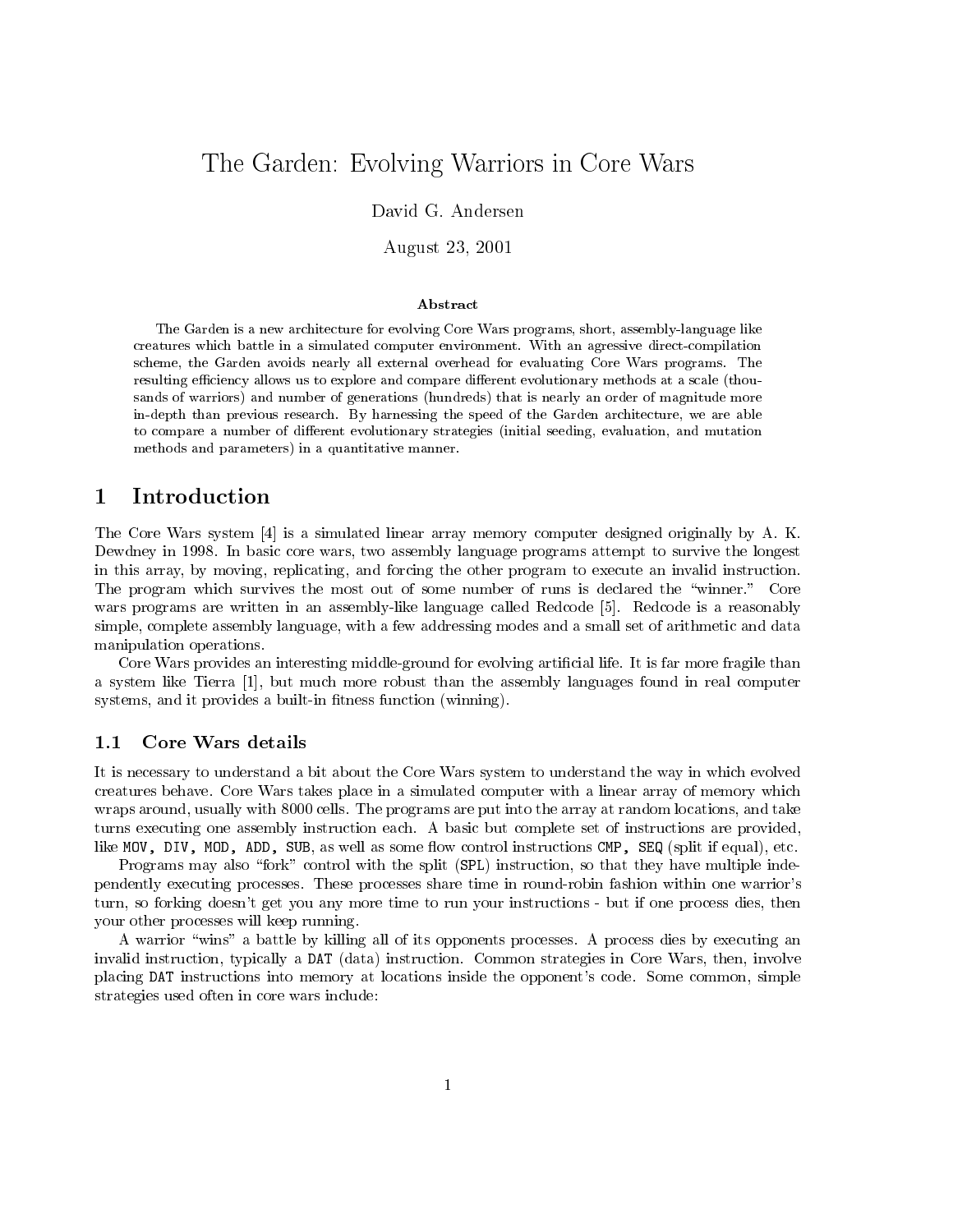- Imps have a single instruction, MOV 0, 1 which copies the imp to the next location in memory, which executes next. They move through memory and turn other programs into imps. They cannot win, but frequently tie.
- Bombers blindly "bomb" DATs through memory, avoiding themselves but rapidly hitting many memory locations.
- Scanners examine memory for the telltale instructions of othe programs, and then overwrite large chunks of memory in that region.
- Papers replicate themselves into other parts of memory and have multiple copies running at a time. They disrupt other program's code when they hop in to them.

Most evolved programs are bombers or papers, two strategies which evolve quite simply and require little coordination between functional units in the program.

#### $1.2$ Evaluating warriors

There exists no official standard for how to evaluate the "fitness" of a Core Wars program, or "warrior." However, two unofficial methods have emerged: The Wilkies Benchmark, and the King of the Hill competition. In almost all Core Wars competition, warriors are awared 0 points for losing a battle, 1 point for a tie, and 3 points for winning a battle. (This helps encourage winning strategies rather than simple survival strategies).

The Wilkies Benchmark consists of a set of 12 hand-selected warriors from past core wars competitions. A test warrior fights 100 battles against each of these warriors, and their resulting score is averaged (divided by 12) to determine a number between 0 and 300. Most decent human coded warriors have little trouble scoring over 100 on the Wilkies benchmark, but to date, no evolved program has done so.

## 1.2.2 King of the Hill

King of the Hill is a semi-realtime on-line competition of Core Wars programs. Authors submit their warriors to the competition, and the new warrior fights against each warrior on the hill. From these battles, it is given a \hill score," and if its hill score is high enough, it is inserted into the hill, displacing the lowest-scored program on the hill.

In times past, there was a "beginners" hill where people frequently tested evolved warriors, but this hill no longer exists. No purely evovled core warrior is good enough to take even the bottom rung of the standard core wars hills, though one warrior on the standard hill has several parameters which were determined via a genetic algorithm.

Other experiments in this area are have been performed, but all report only moderate success. The approaches taken thus far fall into certain categories. We can categorize the Core Wars evolution methodologies on a few axes.

### 2.0.3 Initial seeding

A core-wars program can be seeded completely randomly (as is done in GA-war [2]), or it can be seeded with non-functional patterns (For instance, [7] seeds the individuals with 4 initial "split" instructions to increase the modularity and robustness of the evolved individuals).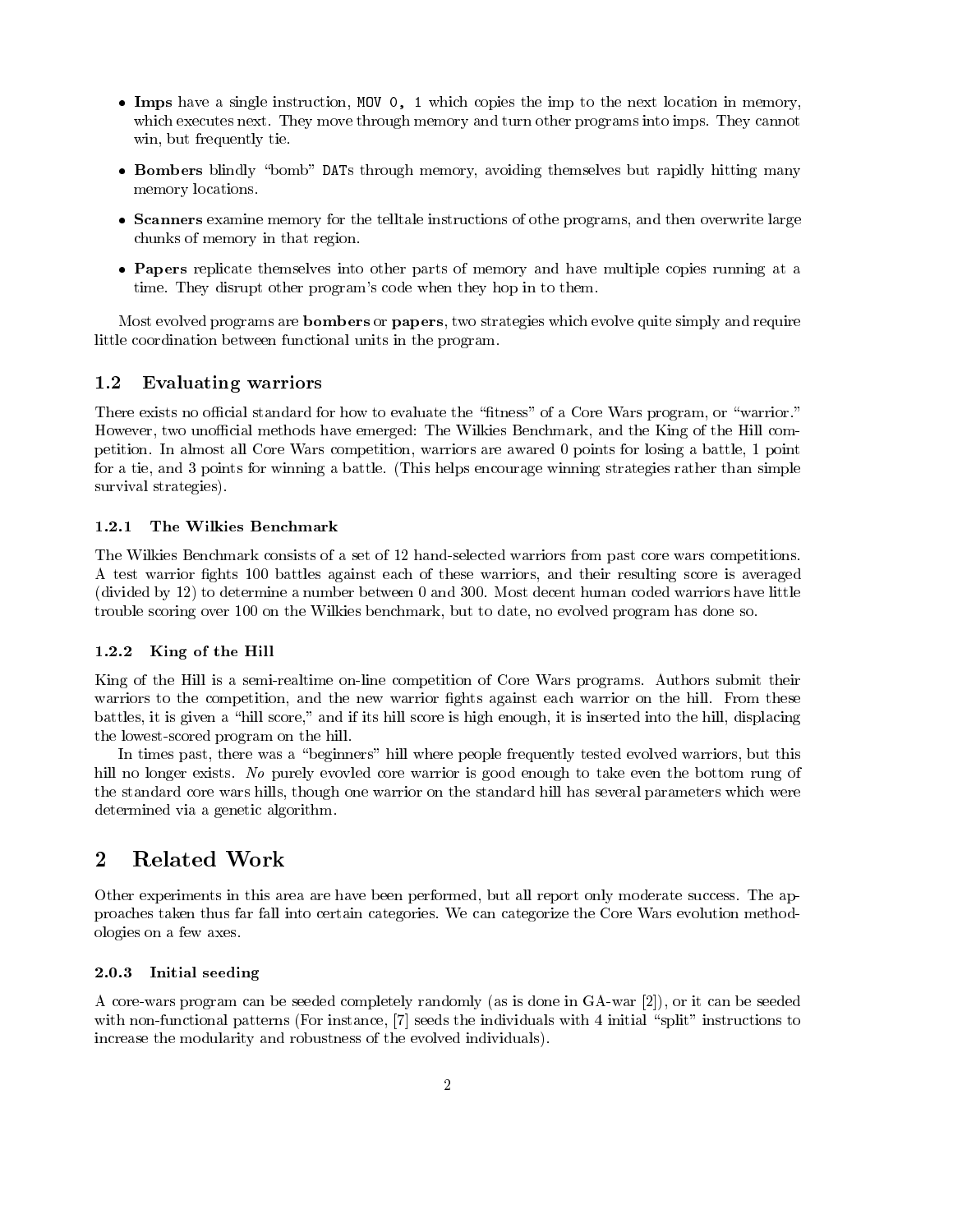Finally, the evolution program may be seeded with fully functional warriors. One warrior in the current "King of the Hill" tournament features a human-coded warrior whose parameters (spacing, number of children, etc) were genetically evolved.

### 2.0.4 Mutation and reproduction methods

Change in the code can be induced by point mutations, point crossovers, multpoint crossovers, or a block-based crossover scheme (in which the code is divided up into blocks of specic size, and crossovers occur between those blocks). Each of these results in changes occuring at different granularities, and may result in different types of offspring.

Similarly, the space into which a creature may breed will affect how new code spreads. Reproduction may be localized to adjacent neighbors (as in Redmaker [8]), allowed to propagate throughout the entire pool of organisms, or constrained to a specific "pool" of organisms.

### 2.0.5 Evaluation methods

Evaluation can occur by internal or external competition. With external competition, each warrior in the soup is tested against an external battery of (usually human-coded) warriors, and the score that results is their fitness.

Internal competition can occur in a variety of ways. In general, warriors are tested against other evolved warriors. It can be handled in an exhaustive competition (all warriors against all warriors), a random subset competition, or a "king of the hill" style competition where the best warrior from each generation moves onto the hill. Exhaustive internal competition requires O(N<sup>2</sup> ) tests, but in theory provides the best fitness score. The other mechanisms attempt to approximate the best fitness score with much lower effort.

| Name           | Seeding        | <b>Mutation</b>             | Reproduction         | Evaluation          |
|----------------|----------------|-----------------------------|----------------------|---------------------|
| Perry          | Hand-coded     | Point, Multipoint crossover | Single generation    | Internal pairs      |
| GA-War         | Random         | Point, Line                 | Global replacement   | Internal Subset     |
| $S_{\rm yS}$ 4 | Random         | Point                       | Neighbor replacement | Neighbor combat     |
| RedMaker       | Random         | Point, Line                 | Global replacement   | Random global       |
| Hillis         | 4 SPL at start | point, crossovers: 1-point, | Global replacement   | External battery,   |
|                |                | 1-point-block               |                      | Internal KOTH       |
| Garden         | Random         | Point, multipoint crossover | Global replacement   | External battery,   |
|                | N SPL at start |                             |                      | internal exhaustive |
|                | Real code      |                             |                      | internal KOTH,      |
|                |                |                             |                      | or combination      |

The initial work in this area, by John Perry [9], used only a single generation brewed from existing warriors to attempt to improve them by mutation and crossover. Unfortunately, his generations took a full day to run with a few hundred warriors, and so the work was not continued or explored from purely random warriors.

The GA-war system allows point mutations to existing code, and the insertion or deletion of random lines. It uses global replacement - warriors fight a subset of other warriors and the winners replace the losers. It and the Sys4 tool are the most "artificial life" like of all of the programs discussed herein they both have some form of localization. Sys4 goes even farther, allowing warriors to compete only with their neighbors in a two-dimensional grid. Unfortunately, both of these programs suffer from somewhat limited mutation and evaluation capabilities.

Hillis has what is likely the most sophisticated evolution program to date. It's derived from GA-war, but allows crossover mutations, and adds a \block" granularity to the programs and their mutations: programs are started with an initial set of "SPL" instructions to the block boundaries within the program.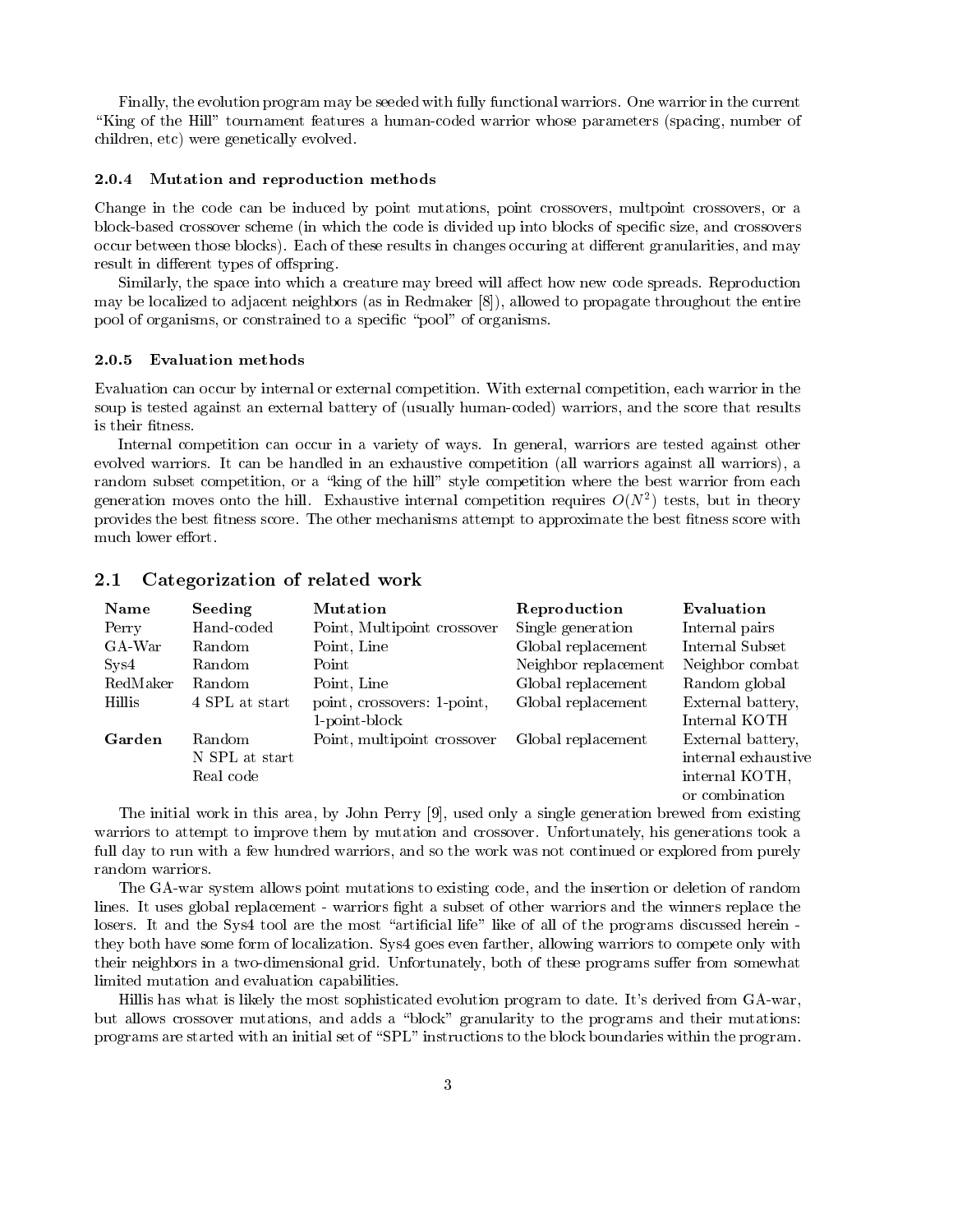These blocks are then subject to block-based crossovers. (The whole warrior is also subject to singlepoint crossovers). Through the imposition of this amount of external structure, Hillis reports the most fit evolved warriors in the literature.

# 3 The Garden Architecture

The Garden is unique among Core Wars evolutionary schemes in that it does not use external invocations of the popular pmars core wars simulator for evaluating its warriors. Instead, the Garden incorporates the execution code from pmars into its own system. Programs used for evaluation in the external or internal batteries are only assembled once, and are then stored in already-assembled form in memory. Instead of writing evolved programs to files and then evolving them, the Garden assembles them directly from their internal genetic representation to pmars-executable warriors, and again, only performs this assembly step once per warrior per generation.

Surprisingly, though everything the Garden does is stored in memory, its storage requirements are very modest - only 2.5MB for an instance which is evolving a pool of 1000 warriors, several times larger than other systems have handled in the past.

# 3.1 Initial Seeding

Initial seeding in the garden can occur in one of three ways. The most basic mechanism is purely random generation of individuals. This results in a pool with a reasonably low level of tness, though occasionally an individual will make a lucky series of SPLits or JMPs that allow it to survive a battle by pure luck.

The next mechanism emulates the modular evolution in Hillis, with a twist. Individuals are randomly generated, but their first  $N$  instructions ( $N$  is typically 4 in the experiments I've run) are SPL instructions to other locations in the warrior. At present, I use only random locations, and do not emulate the blockbased crossover which goes along with this approach in Hillis' work, but it provides a way to determine if the benet in [7] comes more from the block-based modularity or the simple presence of initial splits.

Finally, we can take input from whole or fractional existing warriors. These inputs can be combined in part; for instance, chunks of fractional existing warriors may be combined with 4-split initial warriors. Unfortunately, combinging entire warriors with randomly generated input simply results in the entire warriors rapidly taking over the entire pool, since their fitnesses are vastly greater than those of the evolved creatures, even after several generations.

#### $3.2$ Genetic Representation

The genetic representation used in the Garden is deliberately simplistic, and is conceptually very close to the actual phenotype of garden warriors. This was a deliberate choice to avoid adding accidental structure to Garden warriors via a biased choice of genetic representations. In addition, the slight fragility of an assembly language makes it a particularly interesting environment in which to attempt to evolve programs; as we will see later, many of the resulting programs are surprisingly robust to mutation even though they consist of unsophisticated assembly instructions.

A gene in the Garden has an instruction component, a first argument and mode, and a second argument and mode – just like the corresponding assembly instructions. However, instruction and mode representations are packed densly in the gene, so that any single bit change will always result in a valid (though perhaps nonsensical!) instruction.

Creatures consist of a fixed array of genes. While the creature may load many instructions into the Core Wars array, it does not necessarily execute these instructions; therefore, the "useful" length of an evolved Core Warrior may in fact be considerably shorter than its "observed" length. However, the extra length can frequently be useful - many human-coded opponents take up considerable extra space with dummy instructions designed to hide them from warriors which scan the memory space for opponents.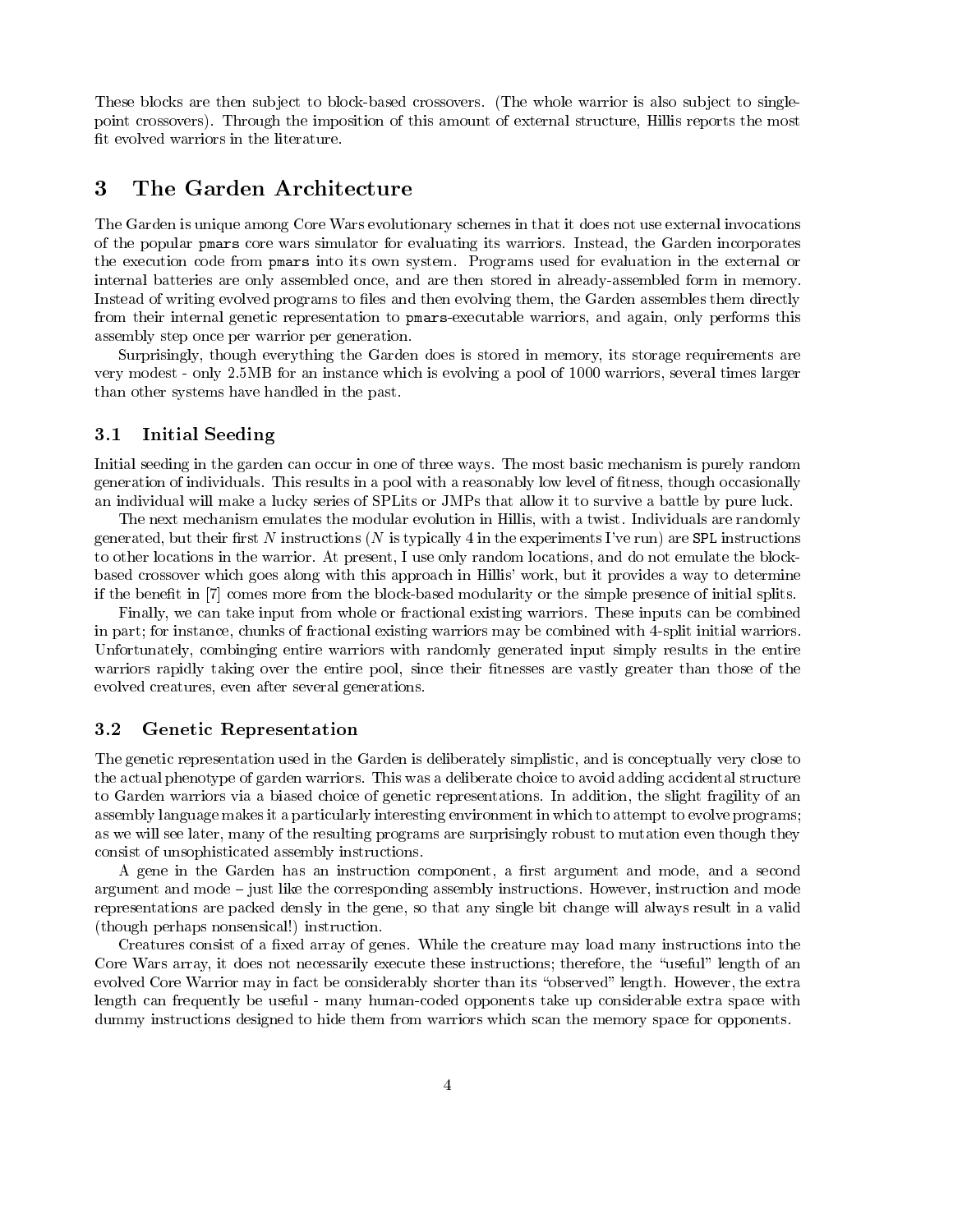

Figure 1: An overview of the Garden architecture.

# 3.3 Overall Architecture

The general pattern taken by the Garden is identical to most genetic evolution programs:

- 1. Generate an initial population
- 2. Evaluate the population by some metrics
- 3. Reproduce (with mutation) in a way that rewards more fit individuals.
- 4. Repeat with evaluation.

The actual structure of the Garden is shown in figure 1.

#### 3.4 **Mutation** methods

Mutation in The Garden is handled by one of three methods:

- $\bullet$  "Cosmic-ray" style point mutations to all individuals
- Point mutations upon reproduction
- Single or multipoint crossovers upon reproduction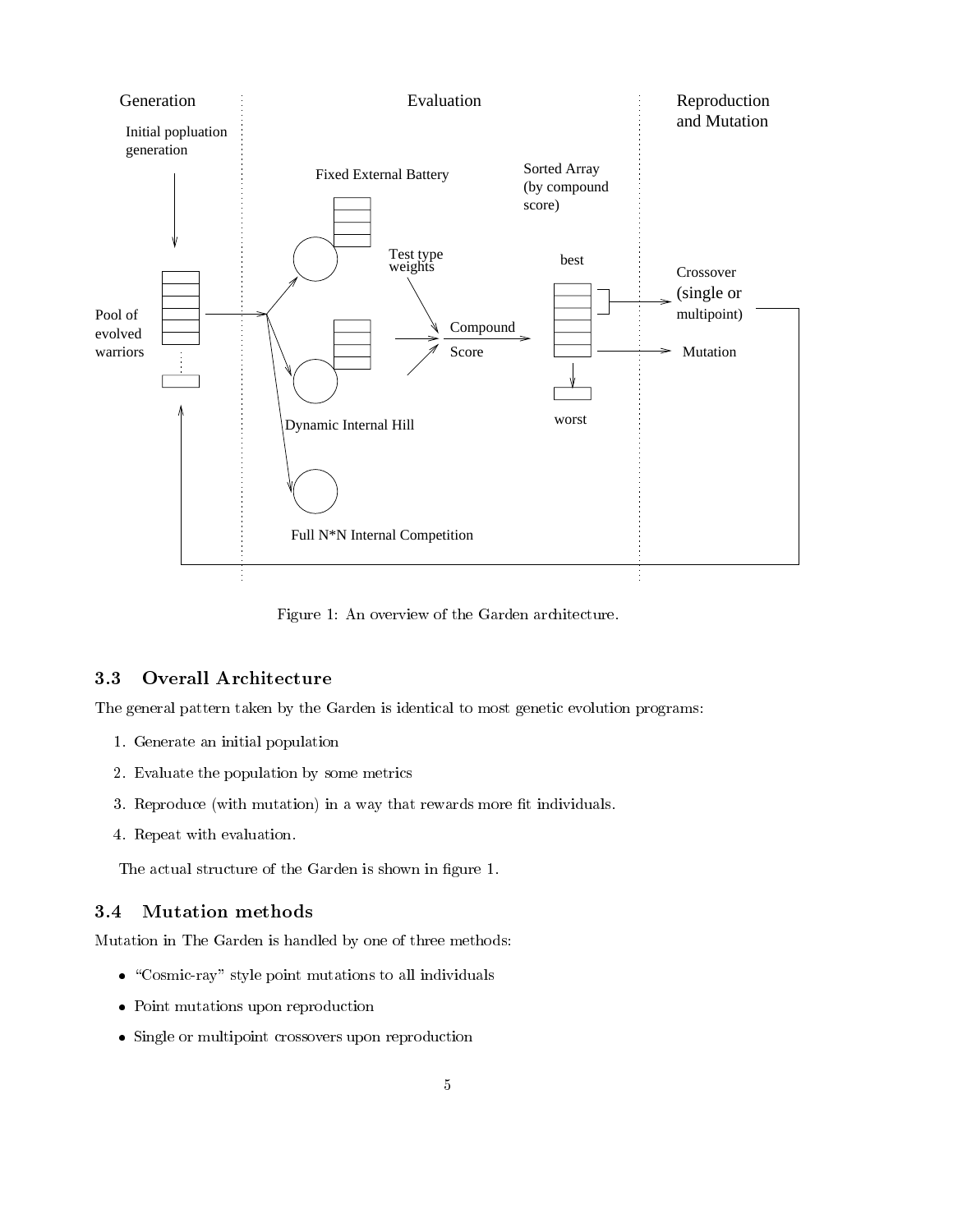The probabilities of each of these types of mutation is controllable, but the exact settings matter little - the random noise between runs results in far larger differences than do surprisingly large parameter changes.

Some common mutation parameters I use:

| parameter                                  | value                                |
|--------------------------------------------|--------------------------------------|
| Chance of sexual reproduction (crossovers) | -10%                                 |
| Mutating a subgene on reproduction         | $1 - 9\%$ (1% - 4.5% for whole gene) |
| Cosmic ray random mutation probability     | $0\%$                                |

On average, these probabilities result in between a 50 and 80% chance that a child of reproduction will be mutated, but parents typically survive unscathed. (In addition, it provides a relatively gaussian distrubtion for the number of mutations a child gets, centered around three. Rare children receive up to 10 mutations, allowing for signicant change, but most children receive only a small number of mutations).

#### 3.5 Evaluation methods

The Garden has an extremely flexible evaluation infrastructure, with ideas borrowed from many existing systems. It allows a variety of both internal and external competition.

External competition is provided in an obvious "battery" form, where individual warriors fight a specied number of rounds against each warrior in the external battery. The number of battles per individual per generation is thus N (the number of warriors in the battery)  $*$  B (the number of battles per per warrior). Typical values for these numbers are 12 to 17 for different sets of benchmark warriors, and 10 to 20 battles per warrior.

Internal competition is provided by one of two methods. First, the Garden supports a "King of the Hill" style for internal competition, similar to that found in Hillis. In this mechanism, a smaller number of individuals are pulled together to form an initial "hill," and engage in an N\*N competition between each other to establish their hill scores (the sum of their score against each other warrior on the hill). To evaluate warriors, they battle each member of the hill, and receive a tentative hill score, used to sort the warriors. The best warrior of the pool is then re-tested against the hill with a larger number of battles, to reduce initial placement noise. If their score is sufficiently high, they are placed on the hill, displacing the worst previous warrior on the hill. The king of the hill is a nice approximation to combat against the entire pool, because it maintains sufficient history that it doesn't always fill up with "the best" warriors.

Finally, the Garden can compete warriors against all other warriors in an exhaustive competition. Due to the  $O(N^2)$  scaling of this, this is only practical for populations of 100-200 individuals.

# 3.6 Reproduction

Reproduction in the Garden is handled on a global basis. The most successful individuals reproduce into random spots in the population, probabalistically displacing the less-fit individuals. The actual reproduction is handled by *copying* the top F individuals (where  $F \n\t\leq$  the number of individuals in the population), and starting from the least fit of these individuals, each warrior has  $K$  children which are inserted into the population. The best warriors reproduce last, meaning their children have a higher probability of remaining in the population; the worst warriors may not get a chance at all to breed. This results in the expected drift towards individuals with higher fitness, as we show in figure 2.

# 4 Performance

The Garden architecture achieves extremely high performance relative to other, similar systems. On a PII-600, we perform a single-pair check in about 15ms, including time to assemble. The fastest earlier work [7] used a Sun ultrasparc 2, and performed a single-pair check in over 400ms. The ultrasparc 2 is 2-3x slower than the PII-600, meaning that the Garden architecture is about an order of magnitude faster than previous architectures.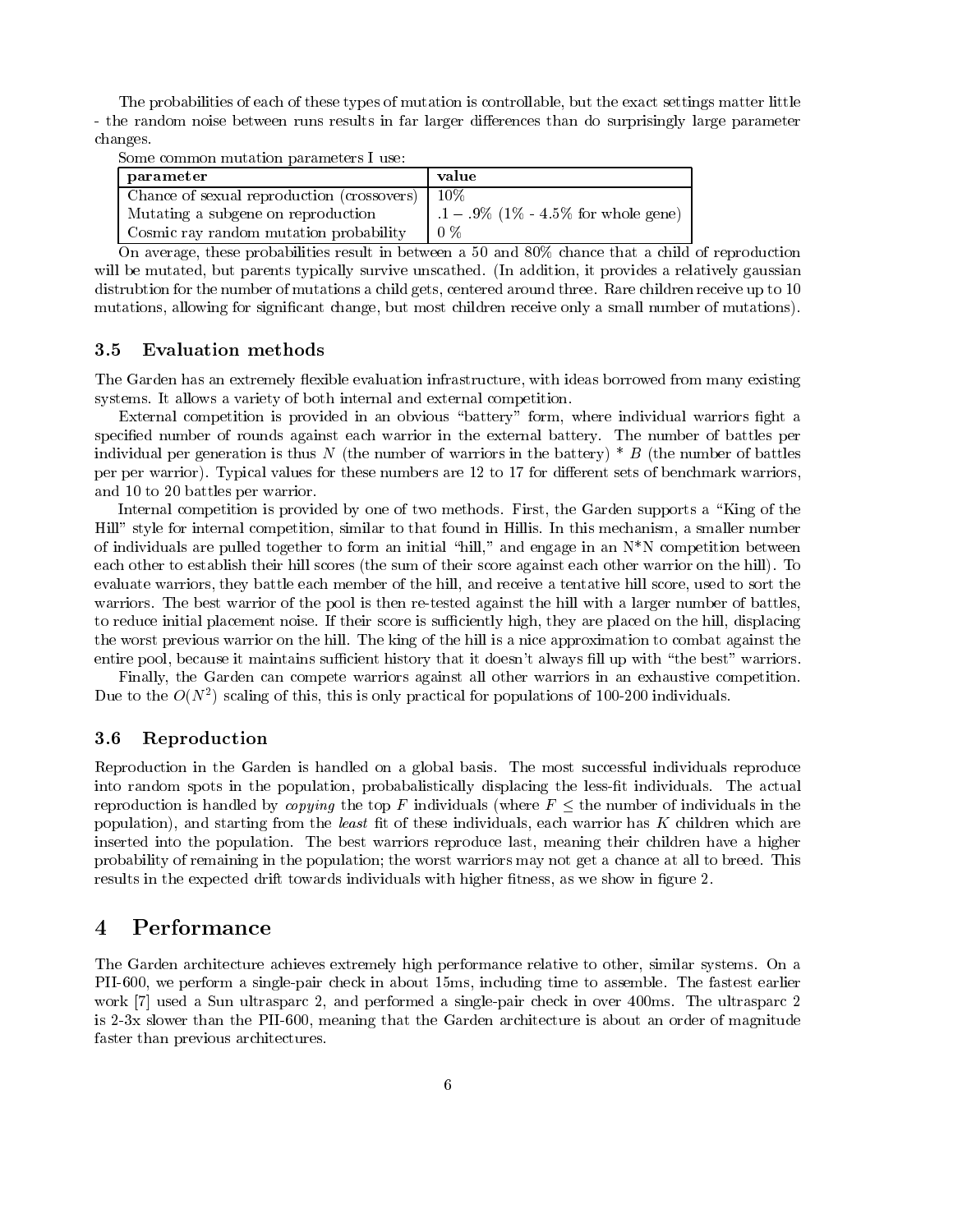

Figure 2: Average and maximum fitness by generation. Scores are for 10 iterations against the Wilkies benchmark. Note the considerable noise in the scores with such a relatively small number of tests.

The time to perform a single round battle varies with the warriors involved; the worst-case scenario is a tie, where all 8000 turns must be played out. This worst-case behavior is seen most often when competing evolved warriors against other evolved warriors, because they frequently resort to simple survival strategies and tie.

Unfortunately, this performance is still relatively slow compared to the number of executions required to evaluate a generation. The smallest realistic simulation of 50 individuals and a static battery of 12 individuals (the Wilkes benchmark) requires about 80 seconds to evaluate a generation.

Profiling experiments with the Garden show that over 98% of the execution time of the Garden is spent in actually evaluating core warrior instructions. Within this time, there are no glaring bottlenecks. Unfortunately, this means that to achieve even higher performance than the Garden, future architectures will need a vastly different Core Wars instruction emulation architecture.

# 5 Results

With the Garden, we evolved several hundred different warriors with moderate degrees of fitness. Figure 3 shows one early-stage evolved warrior, and compares it with an advanced scanner/bomber warrior. There are structural similarities in the bombing loops used by the evolved warrior and Rave, but Rave is much more optimized. In time, the evolved warrior's bomb loop will become tighter as extra instructions are deleted, but it will likely not evolve the advanced scanning behavior which allows Rave to perform so well.

# 5.1 Robustness of Genetic Algorithms

The most interesting result of writing the Garden was not a warrior: It was a lesson about the robustness of genetic algorithms. I ran experiments for about three weeks with a major error in the mutation procedure which resulted in a 99:99% mutation rate for individuals not sub ject to crossover (at that point, 33% of the individuals were instead subject to crossover). Therefore, evolution due to point mutation was virtually nil. However, the crossover functionality, combined with a great deal of random genes available in the population, the multipoint crossover functionality served to approximate point mutation surprisingly well: Individuals were able to achieve scores on my custom benchmark of about 110, compared to 120 without the bug.

This is, of course, a rather embarassing discovery to write about, but the results are rather fascinating.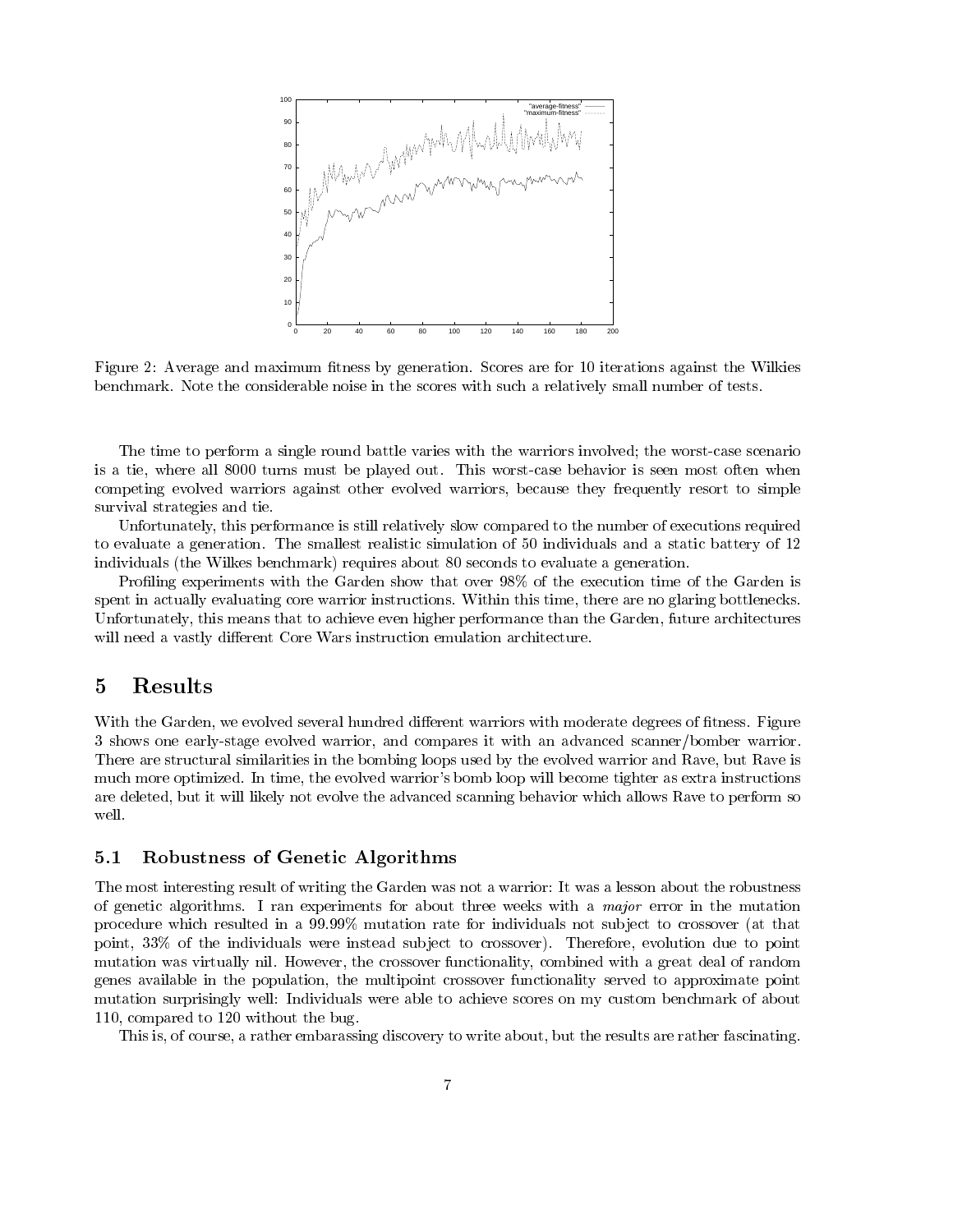| Evolved |                     | Ev2                     | Rave  |                                     |
|---------|---------------------|-------------------------|-------|-------------------------------------|
| $\geq$  | SPL #-52, \$109     | $SPL$ #-52, \$109       | scan: | SUB.F incr, comp                    |
|         | DIV #-48, $> -5$    | MOV *-96, #59           |       | comp: CMP. I \$125, \$113           |
|         | SEQ \$127, 0-101    | SUB 037, *-88           |       | SLT.A #24, \$1                      |
|         | SEQ *25, #59        | > SPL #-5, *5           |       | DJN.F $$-3, <-308$                  |
|         | SUB 037, *-88       | $>$ DJN $>$ -9, $>$ -70 |       | MOV #14, \$2                        |
| $\geq$  | $SPL < -52, *-42$   | DIV #17, @-74           |       | split: mov.i bomb, >comp            |
| $\geq$  | $MOV > -9$ , $>109$ | $MOD > -9, >-70$        |       | count: djn.b split, #0              |
|         | DIV #-50, *6        | DIV #-50, *8            |       | sub.ab #BOMBLEN, comp               |
|         | SEQ >21, *17        | $SEQ < 21$ , $*17$      |       | jmn.b scan, scan                    |
|         | MOD 0-89, 0114      | DAT 0-4, 0114           | bomb: | spl.a $0,0$                         |
|         |                     |                         |       | mov.i incr, <count< td=""></count<> |
|         |                     |                         | incr: | dat.f <-42, <-42                    |

Figure 3: Two warriors of short length, one evolved (on the left) and one high-performance hand-coded warrior, Rave. Note the similarities between the "bomb" mechanism in Rave (SPL, mov, die) and the SPL, MOV pair in the evolved warrior which has very similar functionality. The evolved warrior bombs through memory. Only the three instructions marked with  $a >$  are important to the evolved program's functionality; the rest are effectively no-ops. This program is in an early stage of evolution. Ev2 shows it 20 generations later, where its bomber loop has moved closer towards the beginning of the program, and it bombs much more quickly.

Similarly, varying the mutation rate within a reasonable range (a few mutations per organism per generation) had very little effect on the fitness of the resulting organisms, and little effect (e.g. it was in the noise between runs) on the time required to achieve a particular fitness. While these parameters may in fact have some effects, the noise in the system because of the "luck" required to evolve good warriors is far larger than the changes from different mutation rates.

# 5.2 Importance of instruction mix

As has been widely suggested about the Tierra system, the choice of operators is quite critical to the success, or lack thereof, of an evolutionary system. In particular, certain instructions in the Core Wars system provide a "short path" to a relatively successful strategy. The most stunning example of this are the autoincrement and autodecrement addressing modes, in which executing an instruction has a side-effect of incrementing or decrementing one of its operands.

These two operands make it much easier for a Core Wars program to perform iterative operations, because it vastly reduces the complexity of a loop required. The effects of these instructions can be seen clearly in figure 4, which was run with 1000 individuals for 30 generations. The difference in peak starting fitness is extremely noticable.

# 5.3 Utility of modularity: Initial SPL instructions

Hillis' idea of inserting additional SPLs at the beginning of a warrior has immediate benefits for the robustness of the resulting organism: With 4 immediate program "forks", the program is immediately much more likely to jump to a "stable" piece of code. However, without the additional structure imposed by the block-based crossover, the initial SPLs do not seem to have an overwhelming effect upon the long-range scores achievable by the evolved organisms.

In figure 5, we show a comparison of four runs of the Garden, two with initial SPL seeding, and two without. It is immediately obvious that the SPL instructions provide a higher survival rate for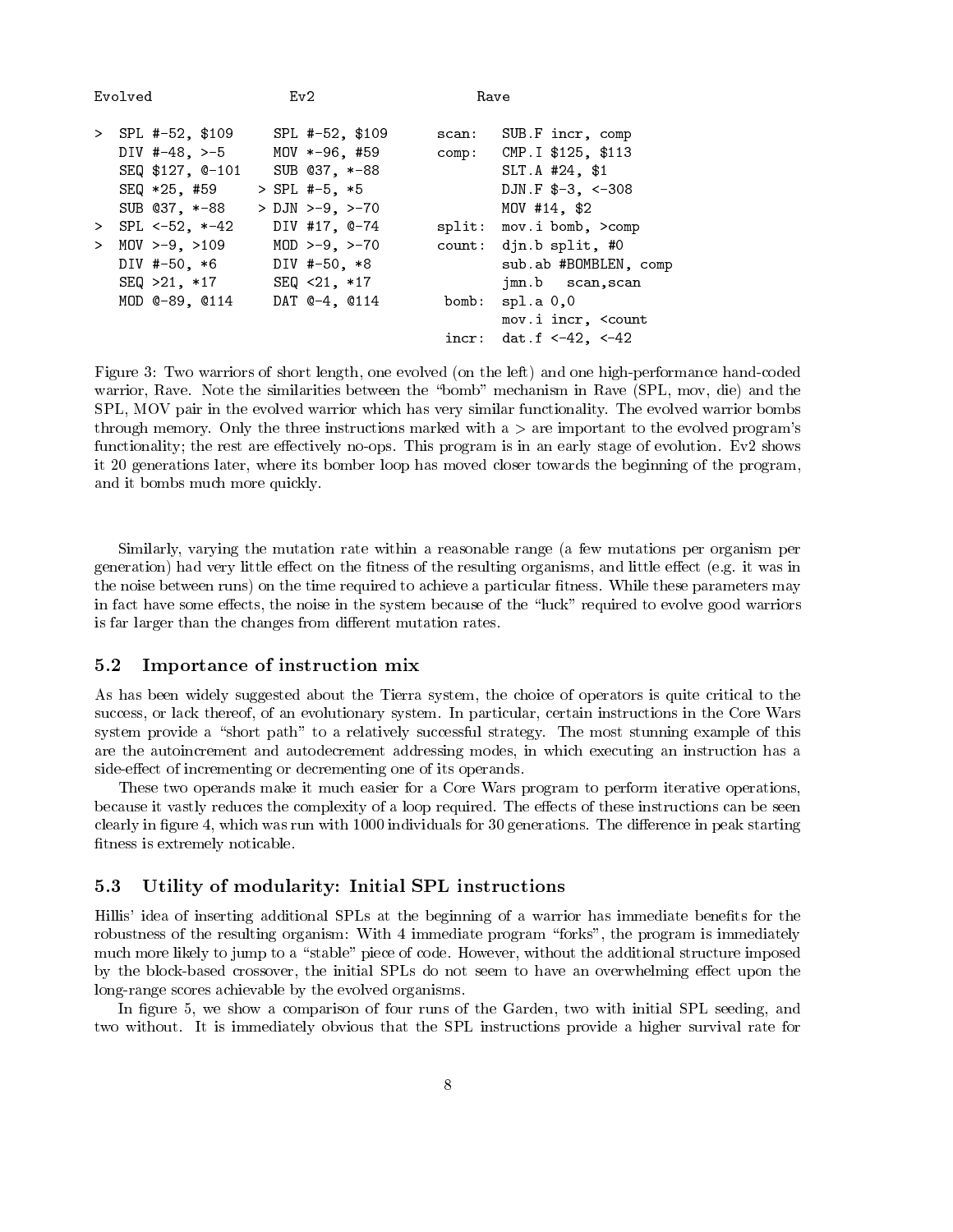

Figure 4: Avg. and Max fitness by generation for two runs of the program. The first has a normal instruction mix with no increment addressing, and the second (extended) has the preinc and postdec operators, and achieves much higher fitness.

early populations, but the data becomes too noisy due to random evolutionary leaps to draw conclusions about their long-term effects. The graphs are for populations of 1000 individuals, run for 24 hours on a quad-processor 200Mhz Pentium Pro.

The more formal structure used by Hillis, with jumps to boundaries along which crossover occured, results in considerably higher fitnesses than I achieved without this structure, even with the SPL instructions. In effect, Hillis was specifying that his creatures consisted of 4 independent modules which evolved separately. While a similar SPL-based structure often *evolved* in my experiments, the mutation was not keyed to these block units, so they did not evolve their functionality separately.

# 5.4 Importance of Evaluation Criteria

The evaluation criteria used are quite important, and interact with the instruction mix choices. Experiments run with full internal competition and "King of the Hill" (KOTH)-style competition without an external battery and no access to the extended addressing modes frequently failed to evolve anything past the "survive" stage (e.g. warriors which simply executed the same instruction over and over with no external effects). In contrast, in a run of 50 warriors bred with the extended addressing modes, a stable warrior evolved in the first generation which bombed some locations of the core. In the second generation, the "winner" was a simple single-instruction JMP loop (totally stable but boring). However, by generation 3, it had evolved into a combined "stable looper" and core-bomber, and was able to achieve a Wilkies benchmark score of 14 - quite low, but higher or equal to the scores of individuals evolved through over a CPU-week of internal competition without the extended instruction mix. This compares extremely favorably with a population of 100 warriors bred for four days (88 generations), the best warrior of which was completely stable, but achieved a Wilkies benchmark score of only 4.5 far less than 10 minutes of evolution of a smaller population with a better instruction mix.

In contrast, warriors evolved using an external battery were able to achieve sophisticated attack strategies without access to the extended addressing modes. This interplay between the initial sets and the evaluation function is indicative of the different evolutionary "humps" a warrior needs to get over to survive. With an internal battery, simple survival represents a huge point gain, with additional wins occuring rarely and resulting in small gains. In contrast, a simple "sit around" strategy does not perform well with an external battery, so organisms must evolve more advanced strategies to survive.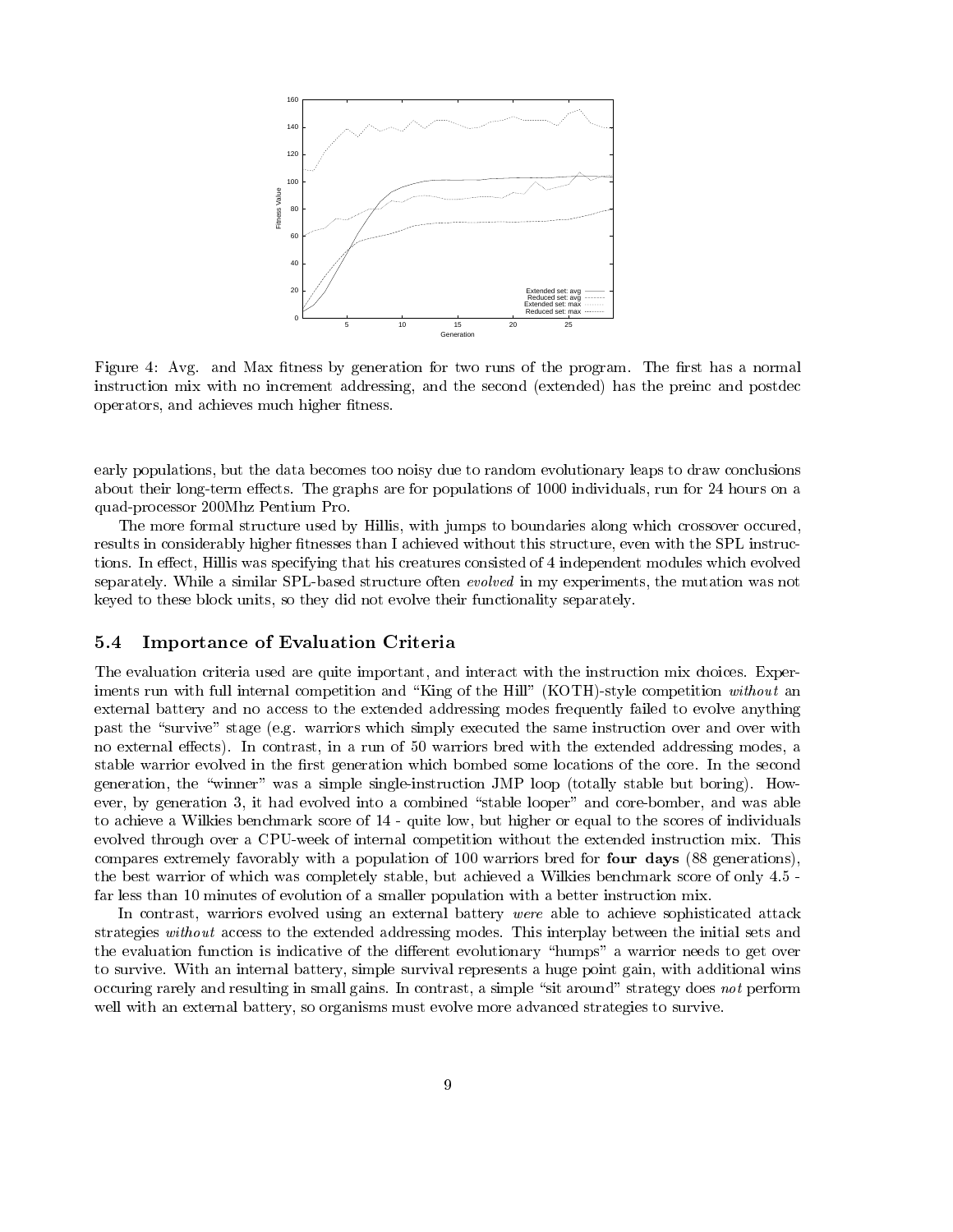

Figure 5: Average generational fitness for populations seeded with 4 SPL instructions, and without. The initial benefits of the SPL instructions are clear, but the long term benefits without block-based crossover are in doubt.

### 5.4.1 Directed Evolution: A single competitor

Not surprisingly, evolutionary methods can be extremely effective when targeting a single opponent. For this experiment, I picked the "rave" warrior, an advanced "scanner" type warrior which looks through the core to find its opponent, and then blasts the area where it finds it. Nearly all of the warriors evolved in either internal competition or with a larger extenal battery fail completely against Rave, losing 80-100% of the battles against it. However, a warrior evolved from purely random initialization designed to fight rave can do very well - winning 50% of the time, and tying another 30% of the time. The evolution of this warrior is shown in figure 6.

Interestingly enough, though this warrior was evolved specifically to fight against a single competitor, it still performs reasonably well overall, achieving a Wilkies benchmark score of 57. Its strategy, however, is simple, and its adaptations are primarily in the form of matching the length of the executing Rave code, and bombing in a pattern designed to rapidly detect Rave. The execution of the program can be seen in Figure 7.

#### 6 **Discussion**

In this section, we discuss briefly the suitability of genetic evolution within the Core Wars framework. We list those features of Core Wars which facilitate evolution, and those which push the system towards the evolutionary dead-ends frequently encountered in this work and others.

On the positive side, it is possible  $-\text{ and even desirable} - \text{to construct organisms which are robust to}$ changes in their instructions. Because combat in Core Wars operates by changing the code executed by an enemy (sometimes to purely invalid instructions like DAT and sometimes simply to unexpected code), an organism which can handle changes in its code  $-$  its gene sequence, if you will  $-$  is also likely to be more robust against certain types of attacks. Evolutionary approaches are likely to lead to organisms with this quality. In almost all runs, mutating an individual rarely causes it to immediately terminate, but instead simply reduces its fitness by some amount (e.g. its fitness does not drop immediately to zero simply by zapping a few instructions). This is likely an offshoot of the "split" based loops that frequently evolve, since they're as likely to come about as a JMP based loop.

On the downside, Core Wars is a reasonably sequential environment. While the SPL operation allows multiple processes to continue executing, the basic structure of Core Wars provides nothing which makes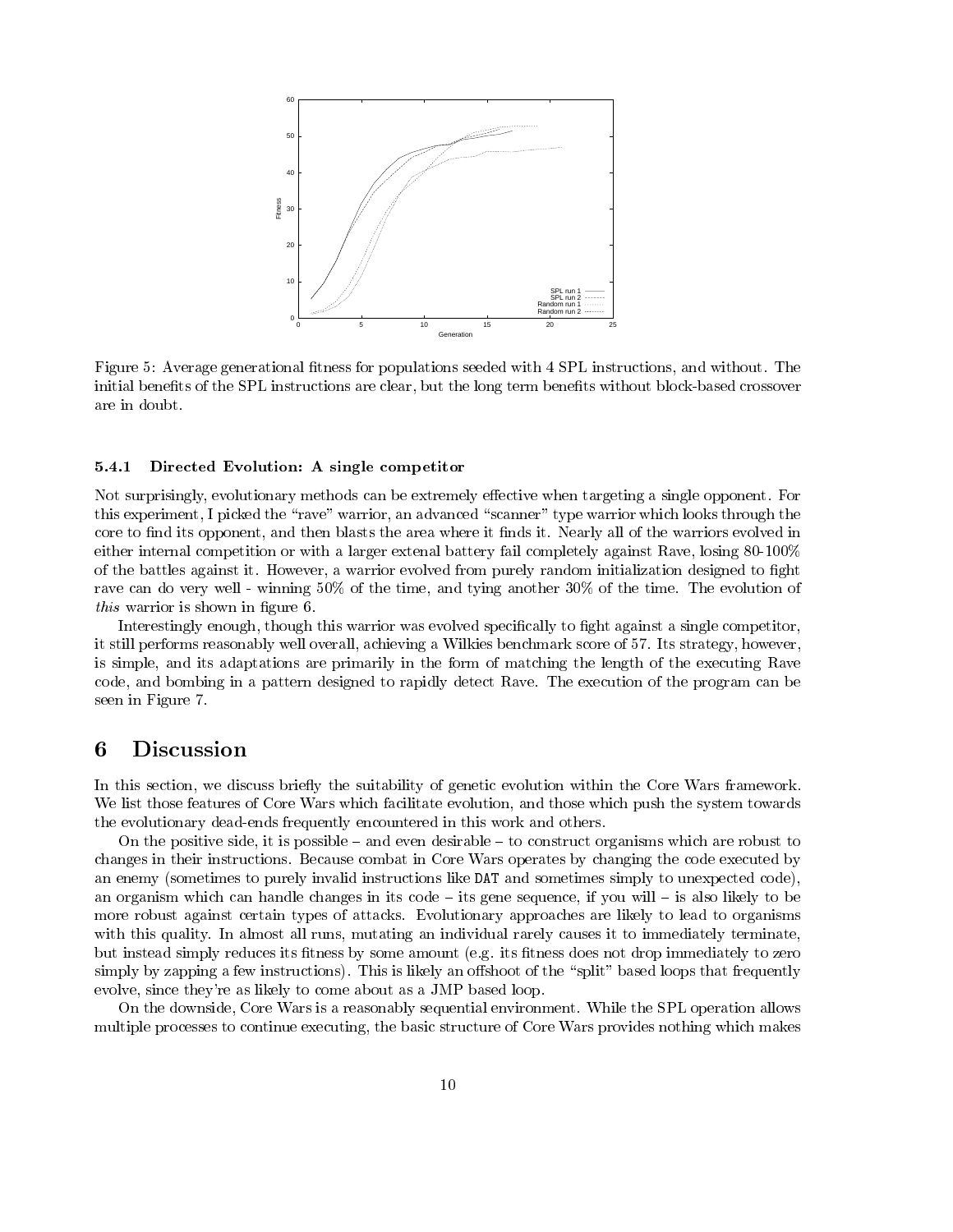

Figure 6: Directed evolution against the "rave" warrior

the execution of parallel, independent processes easy - they must be synchronized by their execution time requirements, which are predictable. Since evolutionary approaches work well with more modular systems (extending the length of an arm without inducing red-green color blindness, for instance), and successful Core Wars warriors are frequently very tightly integrated, it is not too surprising that *pure* evolutionary approaches fail to produce excellent warriors.

All current approaches to Core Wars evolution are somewhat lacking in emulating the rich diversity of environments available in the real world. From evolutionary biology [6], we know that geographic separation is a strong factor in speciation and the resulting genetic strength and diversity of the population. Additionally, without breeding barriers or other forms of balancing selection, current Core Wars frameworks frequently fail to evolve the kinds of "evolutionary arms races" [3] which fuels intense interpopulation growth.

# 7 Conclusions and future work

Core Wars provides an interesting middle ground for evolutionary systems. It is far more fragile than most systems designed to explore evolution, but less fragile than true computer programs. The Garden architecture for Core Wars evolution is more than an order of magnitude faster than previous evolutionary systems, and by taking advantage of this speedup  $-$  and advances in processor speed  $-$  we were able to explore several different evolutionary approaches to generating Core Wars warriors.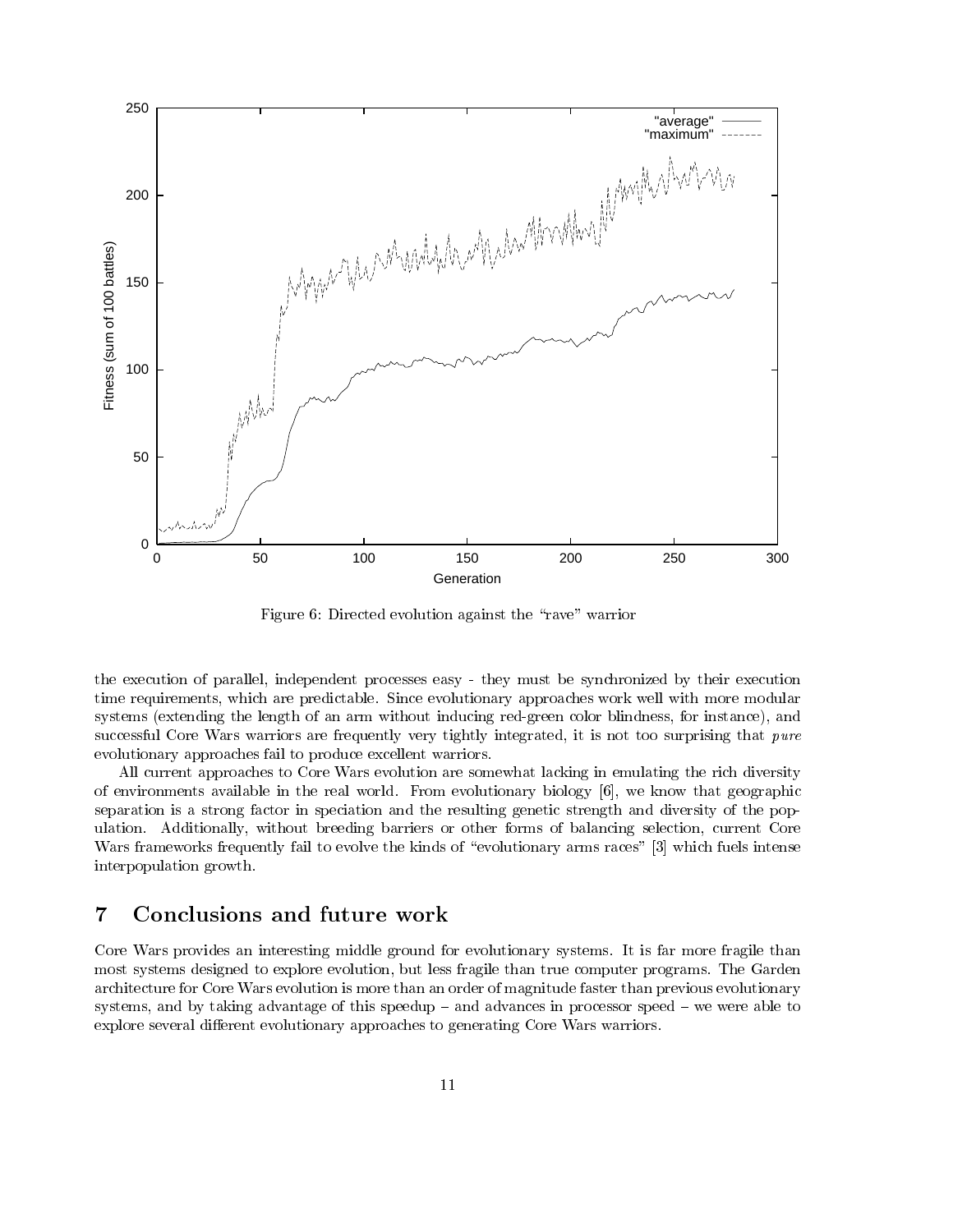

Figure 7: The middle of bombing by the anti-rave evolved warrior. The warrior is executing in the upper left hand, and the bombing is shown by the lines slanting down and to the left. The bombed lines crisscross the memory array with a pattern which kills the Rave warrior quickly.

In this work, we show the importance of the instruction mix made available to Core Wars programs: the addition of addressing modes and instructions can vastly change the fitness of the evolved warriors, and in fact makes a much larger difference than larger pools of creatures or more generations. In a similar vein, we also show the effect of encouraging a modular approach with initial SPL instructions, a middle course between pure evolution and more structure-based evolution.

As a next step, we plan to extend the Garden's evolutionary mechanisms to directly support the blockbased evolution of Hillis, and produce similar side-by-side comparisons of this approach. In addition, it would be valuable to explore other mixes of instructions than those discussed herein. As the block-based approach produces the strongest known warriors  $-$  better, even, than those produced by pure evolution with nearly 100x more creature-time (population size and length of run), this comparison should prove quite enlightening, since the basic SPL approach does not yield huge long-term benefits on its own.

Finally, as an accidental byproduct of bugs during the development of The Garden, our results show the surprising resilience of evolutionary approaches: even when we accidentally killed 66% of the children each generation and failed to provide point mutations, evolution proceeded and resulted in entities nearly as strong as those generated by the correct algorithm, though they took longer to evolve.

# References

- [1] An approach to the synthesis of life. In Langton, Farmer, and Rasmussen, editors, Artificial Life II, pages  $371-408$ . Addison-Wesley, 1991.
- [2] J. Boer. Ga war source code. http://www.avalon.net/~jboer/projects/corewar/ga\_war.c, 1997.
- [3] R. Dawkins. The Blind Watchmaker. W. W. Norton and Company, Inc., 1986.
- [4] A. K. Dewdney. The Armchair Universe: An Exploration of Computer Worlds. H. Freeman, 1988.
- [5] M. Durham. Annotated draft of the proposed 1994 core war standard. http://www.koth.org/info/icws94.html, 1994.
- [6] D. J. Futuyma. Evolutionary Biology. Sinauer Associates, Inc., 1986.
- [7] D. Hillis. Evolving core warriors. http://nc5.infi.net/~wtnewton/corewar/evol/evolving.txt, 1998.